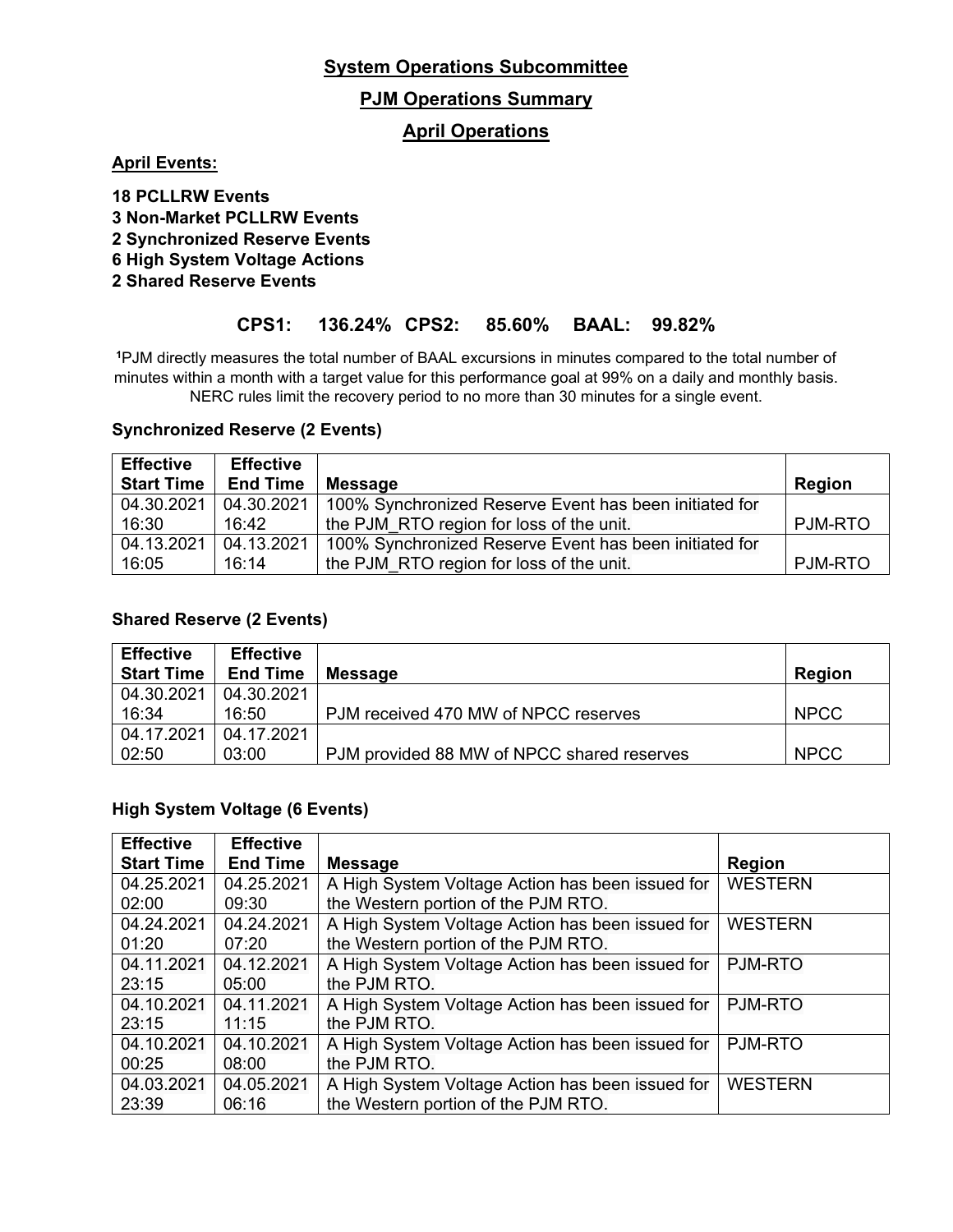# **PJM Operations Summary**

## **April Operations**

### **PCLLRW (18 Events)**

| <b>Effective</b>    | <b>Effective</b>    |                                                                                                                                                                                                                                                                            |               |
|---------------------|---------------------|----------------------------------------------------------------------------------------------------------------------------------------------------------------------------------------------------------------------------------------------------------------------------|---------------|
| <b>Start Time</b>   | <b>End Time</b>     | <b>Message</b>                                                                                                                                                                                                                                                             | <b>Region</b> |
| 04.30.2021<br>18:21 | 04.30.2021<br>19:44 | A Post Contingency Local Load Relief Warning has been<br>issued to maintain COLU PL-POINT COL-POI1 at 48.0<br>MVA in the PL for Transmission Contingency Control.<br>Additional Comments: Post Contingency Switching<br>available                                          | <b>PPL</b>    |
| 04.29.2021<br>13:25 | 05.01.2021<br>16:56 | A Post Contingency Local Load Relief Warning has been<br>issued to maintain NEWLIBER 138 KV at 127.0 KV in the<br>AEP for Transmission Contingency Control.<br>Additional Comments: Load -No Generation or Switching<br>available                                          | <b>AEP</b>    |
| 04.29.2021<br>01:18 | 04.29.2021<br>06:31 | A Post Contingency Local Load Relief Warning has been<br>issued to maintain SHERWOOD-TRANSCO 91C at 204.0<br>MVA in the DOM for Transmission Contingency Control.<br><b>Additional Comments: Post Contingency Generation</b><br>redispatch available                       | <b>DOM</b>    |
| 04.28.2021<br>17:49 | 04.29.2021<br>15:08 | A Post Contingency Local Load Relief Warning has been<br>issued to maintain WEFOSTOR-02WOODVJ TIE at 189<br>MVA in the AEP for Transmission Contingency Control.<br><b>Additional Comments: Post Contingency Switching</b><br>available - open W End Fostoria 138kv CB 'A' | <b>AEP</b>    |
| 04.27.2021<br>16:21 | 04.27.2021<br>20:07 | A Post Contingency Local Load Relief Warning has been<br>issued to maintain BRAMBLET-POLANDRD 2183A at<br>1059.0 MVA in the DOM for Transmission Contingency<br>Control.<br>Additional Comments: Load -No Generation or Switching<br>available                             | <b>DOM</b>    |
| 04.27.2021<br>16:19 | 04.27.2021<br>20:07 | A Post Contingency Local Load Relief Warning has been<br>issued to maintain PLEASNTV TX3<br><b>XFORMER</b> at<br>1018.0 MVA in the DOM for Transmission Contingency<br>Control.<br>Additional Comments: Load -No Generation or Switching<br>available                      | <b>DOM</b>    |
| 04.27.2021<br>13:23 | 04.27.2021<br>20:07 | A Post Contingency Local Load Relief Warning has been<br>issued to maintain SHERWOOD-TRANSCO 91C at 195.0<br>MVA in the DOM for Transmission Contingency Control.<br>Additional Comments: Load -No Generation or Switching<br>available                                    | <b>DOM</b>    |
| 04.27.2021<br>08:35 | 04.29.2021<br>15:52 | A Post Contingency Local Load Relief Warning has been<br>issued to maintain CROOKEDC 138 KV at 127.0 KV in the<br>AEP for Transmission Contingency Control.<br>Additional Comments: Load -No Generation or Switching<br>available                                          | <b>AEP</b>    |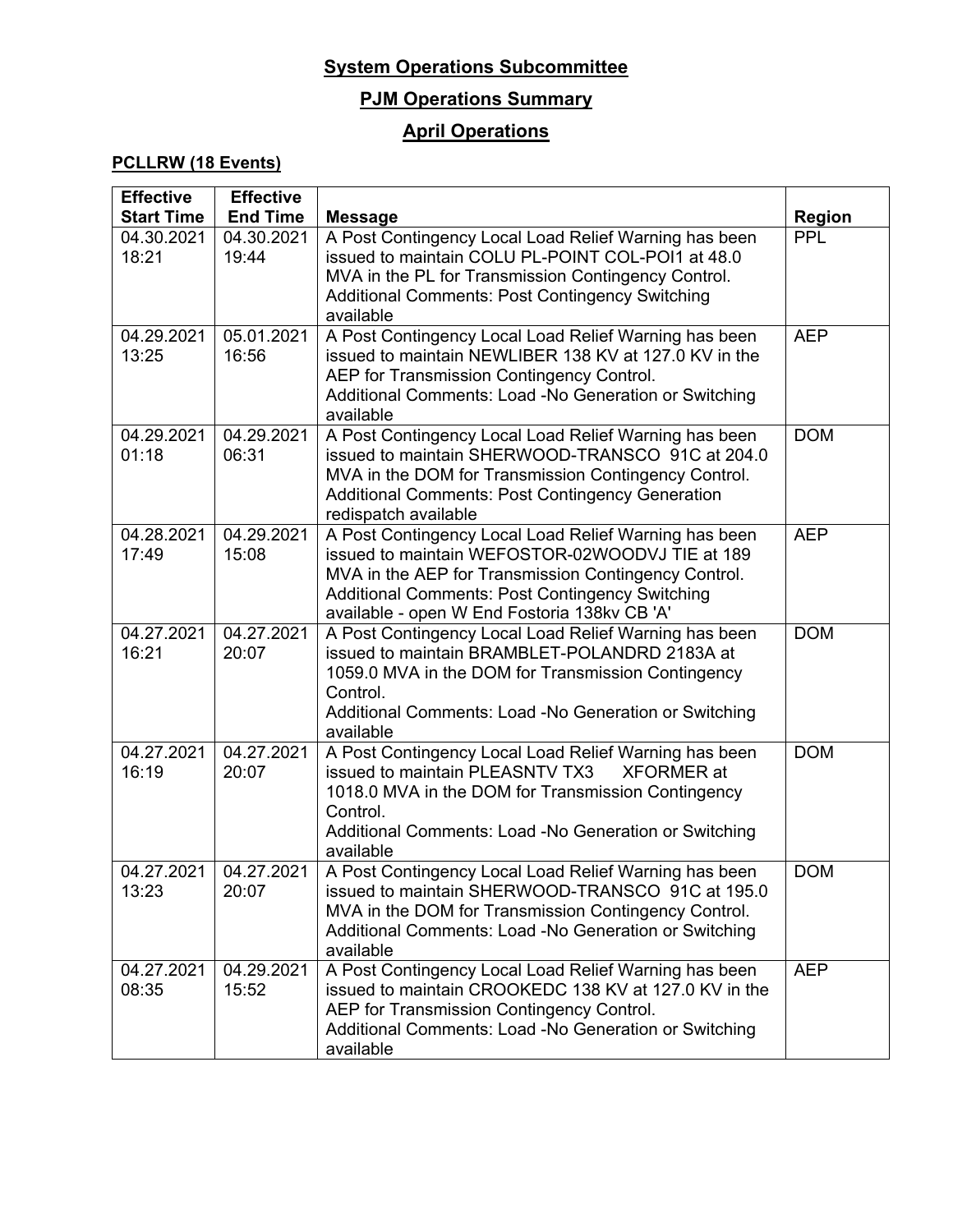# **PJM Operations Summary**

# **April Operations**

| 04.20.2021<br>23:45 | 04.21.2021<br>05:09 | A Post Contingency Local Load Relief Warning has been<br>issued to maintain SHERWOOD-TRANSCO 91C at 213.0<br>MVA in the DOM for Transmission Contingency Control.<br>Additional Comments: Load -No Generation or Switching<br>available                                     | <b>DOM</b> |
|---------------------|---------------------|-----------------------------------------------------------------------------------------------------------------------------------------------------------------------------------------------------------------------------------------------------------------------------|------------|
| 04.20.2021<br>10:29 | 04.20.2021<br>11:24 | A Post Contingency Local Load Relief Warning has been<br>issued to maintain RIVERSIM 138 KV at 127.0 KV in the<br>AEP for Transmission Contingency Control.<br>Additional Comments: Load -No Generation or Switching<br>available                                           | <b>AEP</b> |
| 04.20.2021<br>03:01 | 04.20.2021<br>04:45 | ="A Post Contingency Local Load Relief Warning has been<br>issued to maintain DOM at 228 MVA in the DOM<br>(Dominion) for Transmission Contingency Control.<br>Additional Comments: A Post Contingency Local Load<br>Relief Warning has been issued to maintain TRANSCO - S | <b>DOM</b> |
| 04.19.2021<br>10:53 | 04.19.2021<br>13:50 | A Post Contingency Local Load Relief Warning has been<br>issued to maintain JUNEROAD 138 KV at 127.0 KV in the<br>AEP for Transmission Contingency Control.<br>Additional Comments: Load -No Generation or Switching<br>available                                           | <b>AEP</b> |
| 04.14.2021<br>09:10 | 04.15.2021<br>21:36 | A Post Contingency Local Load Relief Warning has been<br>issued to maintain RIDGEWAY 138 KV at 127.0 KV in the<br>AEP for Transmission Contingency Control.<br>Additional Comments: Load -No Generation or Switching<br>available                                           | <b>AEP</b> |
| 04.14.2021<br>08:53 | 04.14.2021<br>09:05 | A Post Contingency Local Load Relief Warning has been<br>issued to maintain RIDGEWAY 138 KV at 127.0 KV in the<br>AEP for Transmission Contingency Control.<br>Additional Comments: Load -No Generation or Switching<br>available                                           | <b>AEP</b> |
| 04.13.2021<br>13:32 | 04.14.2021<br>07:08 | A Post Contingency Local Load Relief Warning has been<br>issued to maintain SHEFFIEL 138 KV at 127.0 KV in the<br>AEP for Transmission Contingency Control.<br><b>Additional Comments: Post Contingency Switching</b><br>available                                          | <b>AEP</b> |
| 04.06.2021<br>14:40 | 04.06.2021<br>17:10 | A Post Contingency Local Load Relief Warning has been<br>issued to maintain PLEASNTV-ASHBURN 274D at 804.0<br>MVA in the DOM for Transmission Contingency Control.<br>Additional Comments: Load -No Generation or Switching<br>available                                    | <b>DOM</b> |
| 04.06.2021<br>14:24 | 04.06.2021<br>17:09 | A Post Contingency Local Load Relief Warning has been<br>issued to maintain IDYLWOO4-CLARK4 202A at 586.0<br>MVA in the DOM for Transmission Contingency Control.<br><b>Additional Comments: Post Contingency Generation</b><br>redispatch available                        | <b>DOM</b> |
| 04.06.2021<br>13:35 | 04.06.2021<br>14:37 | A Post Contingency Local Load Relief Warning has been<br>issued to maintain PLEASNTV-ASHBURN 274D at 804.0<br>MVA in the DOM for Transmission Contingency Control.                                                                                                          | <b>DOM</b> |